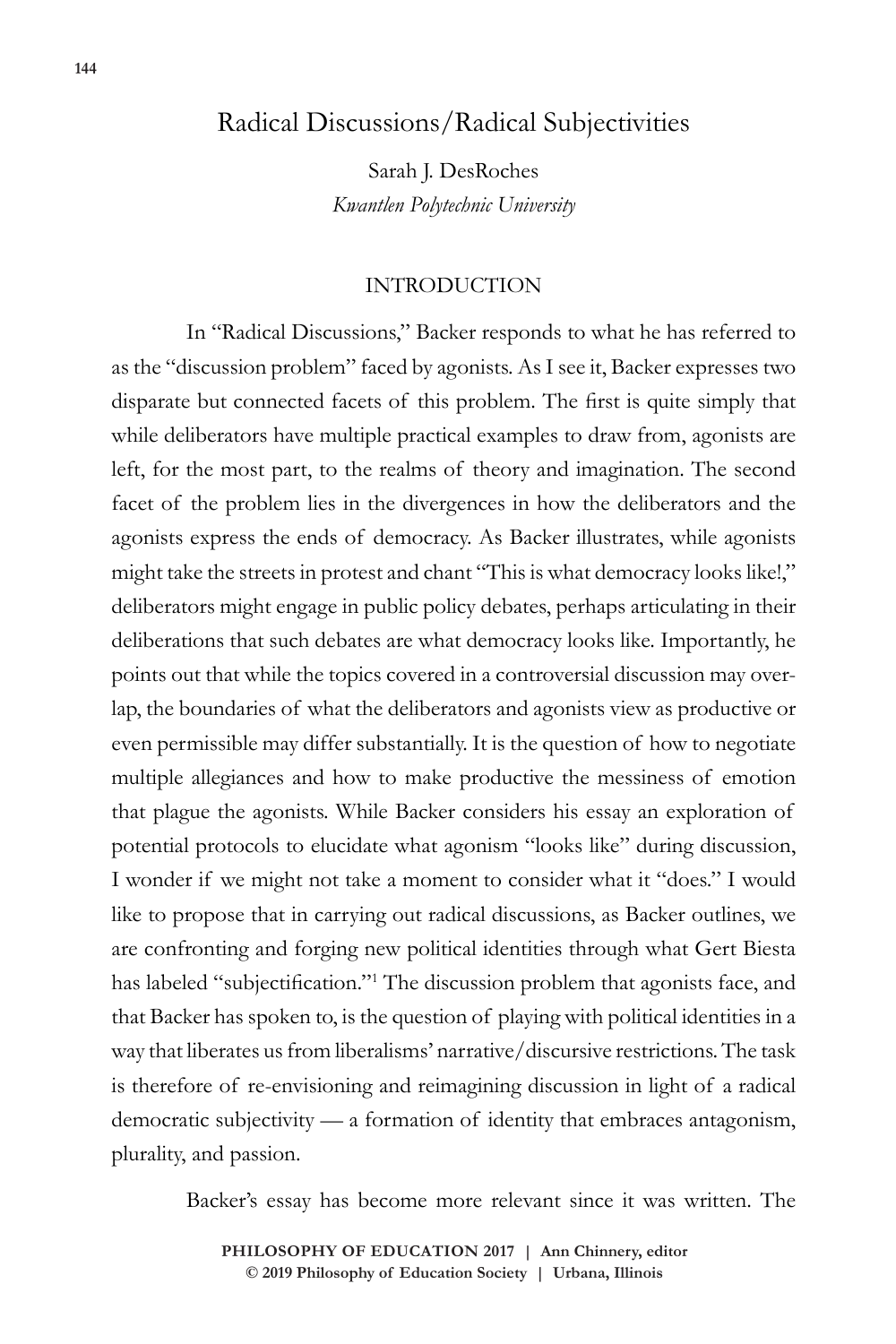outcome of the 2016 American election is being felt less as a reverberation and more as continuous series of tidal waves, punishing the Left (in its multiple forms), and inciting resistances. An important piece that lies at the center of these ongoing and persistent tidal waves is the question of radical discussion: How we speak to one another? What are the limitations of our discussions? With whom do we speak and how do audience, environment, or platform shift both content and form of discussion? Of the many conclusions that can be drawn around the outcome of America's most recent election, one is indisputable: our collective ability to listen, respond, and discuss is fractured. Surprise, confusion, and even disgust felt by the outcome of this election can be explained, at least in part, by a chronic inability and unwillingness to discuss in the way that Backer is proposing. This is what makes Backer's work particularly significant in this moment.

## PASSION AND THE POLITICAL

As I read Backer's work, he is calling for a practice/formation of political identity through radical discussion. In this section I frame Backer's notion of radical discussion as a practice of political identity heavily informed by political emotion, specifically passion. As Backer points out, the debate over the utility of political emotion distinguishes the agonists from the deliberators, and it is this distinction that Backer responds to. What I would like to consider here is the possibility of Backer's work speaking more squarely to the overall radical democratic project of extending the ways in which deliberative democracy has come to be understood and enacted.

The central project of Chantal Mouffe's theory of agonistic pluralism is that of tracing a character of political conduct informed by the root principles of democracy. "What we share and what makes us fellow citizens in a liberal democratic regime is not a substantive idea of the good but a set of political principles specific to such a tradition: freedom and equality for all."<sup>2</sup> Here, citizenship is not understood as an individual's attachment to the nation, or even adherence to a complex set of affiliations (such as religious, ethnic, sexual, or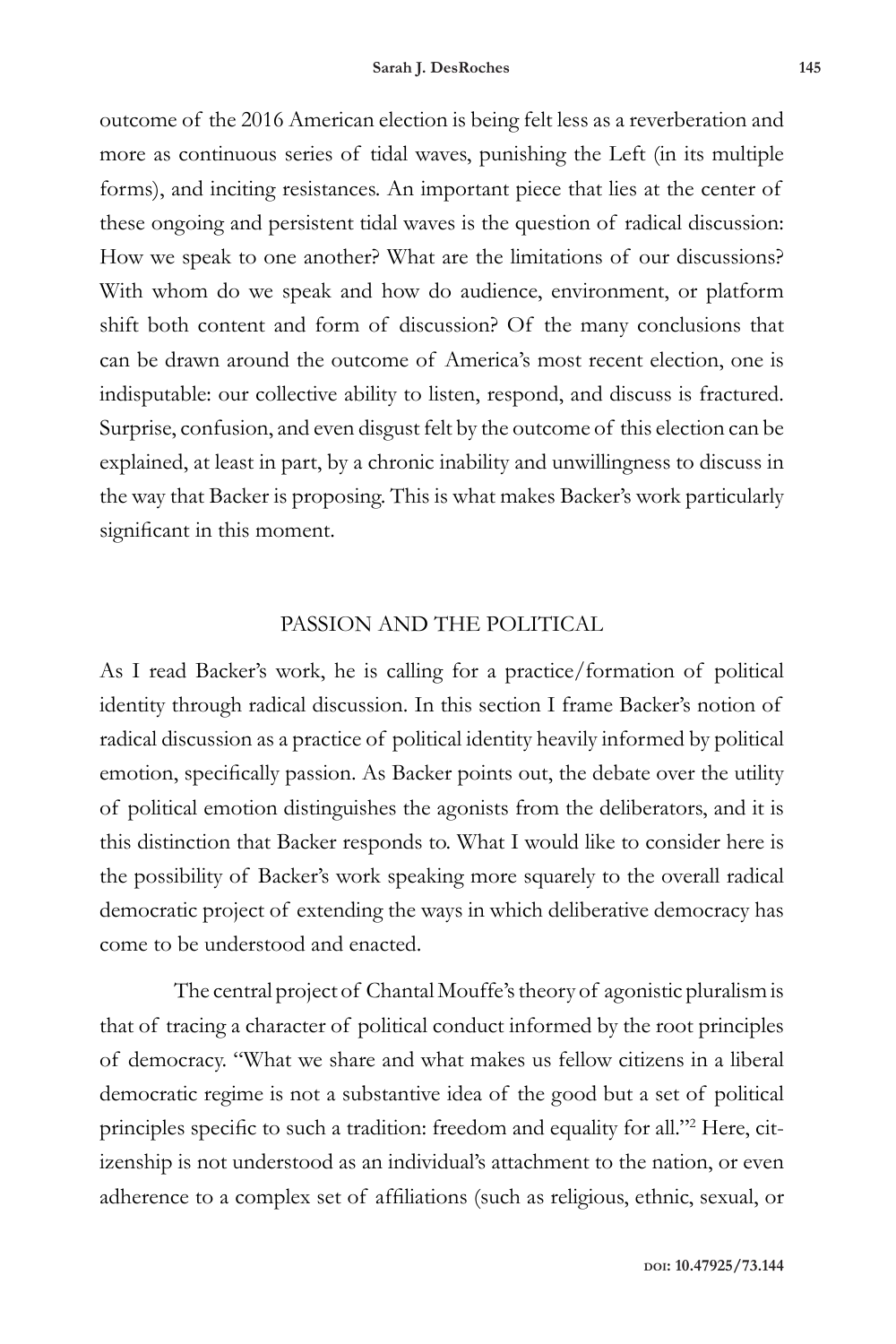economic identity). Rather, it is premised on adhering to, internalizing, and inhabiting a democratic ethic.

For agonists, inhabiting the principles of freedom and equality is a collective experience. That is, political passion is a collective affect actualized within the political sphere. It extends past personal anger directed towards a singular person or a set of circumstances; it retains a philosophical bent, one that is on behalf of the many and directed at the social order. What becomes necessary, therefore, in an agonistic view, is that identities are viewed as collective and in a state of perpetual antagonism. To see oneself as a collective is to understand oneself as connected. This connection, however, is not equivalent or uniform. Rather, agonists acknowledge messier versions of ourselves and of power, in which we are always connected *and* always in conflict. It is indeed through the messy articulations of connection and antagonism that political identities are forged.

The particular role of education from this perspective is to reinvent education as a process of subjectification that "generates new political subjectivities and identities."3 Education provides spaces in which students learn to express personal anger as political passion. As Ruitenberg has argued, classrooms are spaces that make possible the articulation of collective identities "Political reengagement requires not just that people can get sufficiently angry about injustices, but also that they have a sense of how to channel that anger politically."4 Channeling anger towards political motivations requires an intellectual and affective redirection from the singular to the collective. This channeling requires a shift in perception as well as conduct. Radical discussions facilitate these shifts. Backer reclaims a practice of political identity by harnessing political passion and re-establishing the principles of equality and freedom.

Finally, I would like to push back on Backer's argument on two subtle but significant points. First, what he calls protocols for discussion I would call practices, because these, like political identity, are ongoing and unfinished. These can only be imperfect, unbalanced, and only ever somewhat articulated. The practice of radical discussion dwells within a constant set of tensions in that it frames politics as intellectual and base, ideal and real, comprehensive and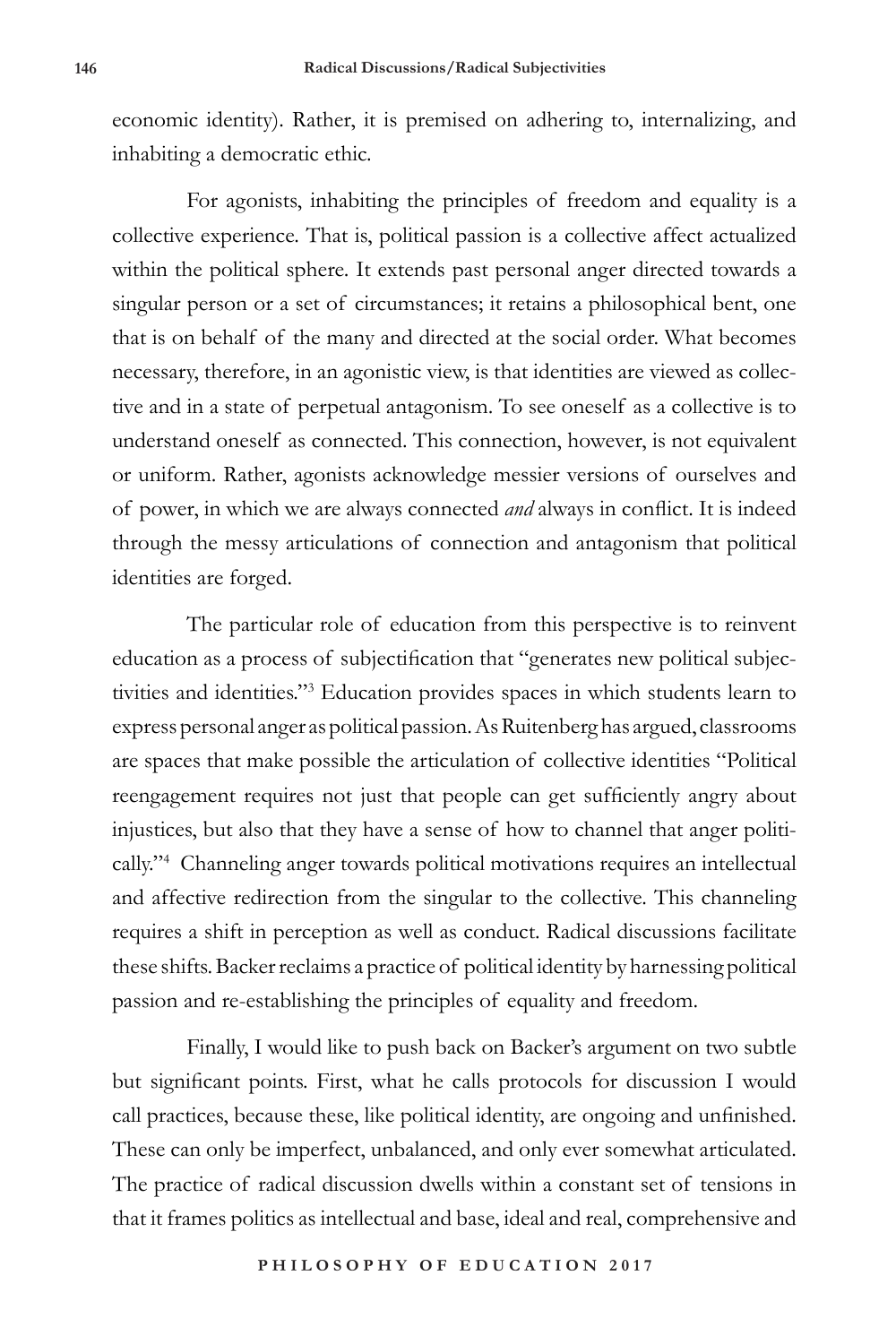messy. As well, whereas Backer claims that "teachers should promote passionate talk in ways that transgress the boundaries of suitability," I would counter that teachers don't have to encourage passionate talk because students are already passionate. Resting on the tenets of radical democracy, agonists view passion and emotions as always/everywhere present. A significant facet of their critique of the liberal democratic tradition is that it quashes that which is already there and imposes a specific narrative of the realities of political life. Mouffe argues:

> The political in its antagonistic dimension cannot be made to disappear by simply denying it or wishing it away. This is the typical liberal gesture, and such negation only leads to the impotence that characterizes liberal thought when confronted with the emergence of antagonisms and forms of violence that, according to theory, belong to the bygone age when reason had not yet managed to control the supposedly archaic passion.<sup>5</sup>

As we see, of concern for agonists is that the ideals of liberal socialism have been hijacked by hegemonic capitalist discourses that privilege reason over emotion and consensus over antagonism. Counter-hegemony is to play with, or disrupt, the order of things. In his articulation of what antagonist discussion "looks like," Backer reasserts the primacy of forming collective identity in education spaces. Through his illustration of what radical discussions might "look like," Backer also provides insight into what agonistic pluralism does: to assert political identities that view themselves as interconnected and inherently, unwaveringly, passionate.

<sup>1</sup> Gert Biesta, "On the Weakness of Education," in *Philosophy of Education 2009*, ed. Deborah Kerdeman (Urbana, IL: Philosophy of Education Society, 2010).

<sup>2</sup> Chantal Mouffe, *The Return of the Political* (London: Verso, 2006), 65.

<sup>3</sup> Biesta, "On the Weakness of Education," 152.